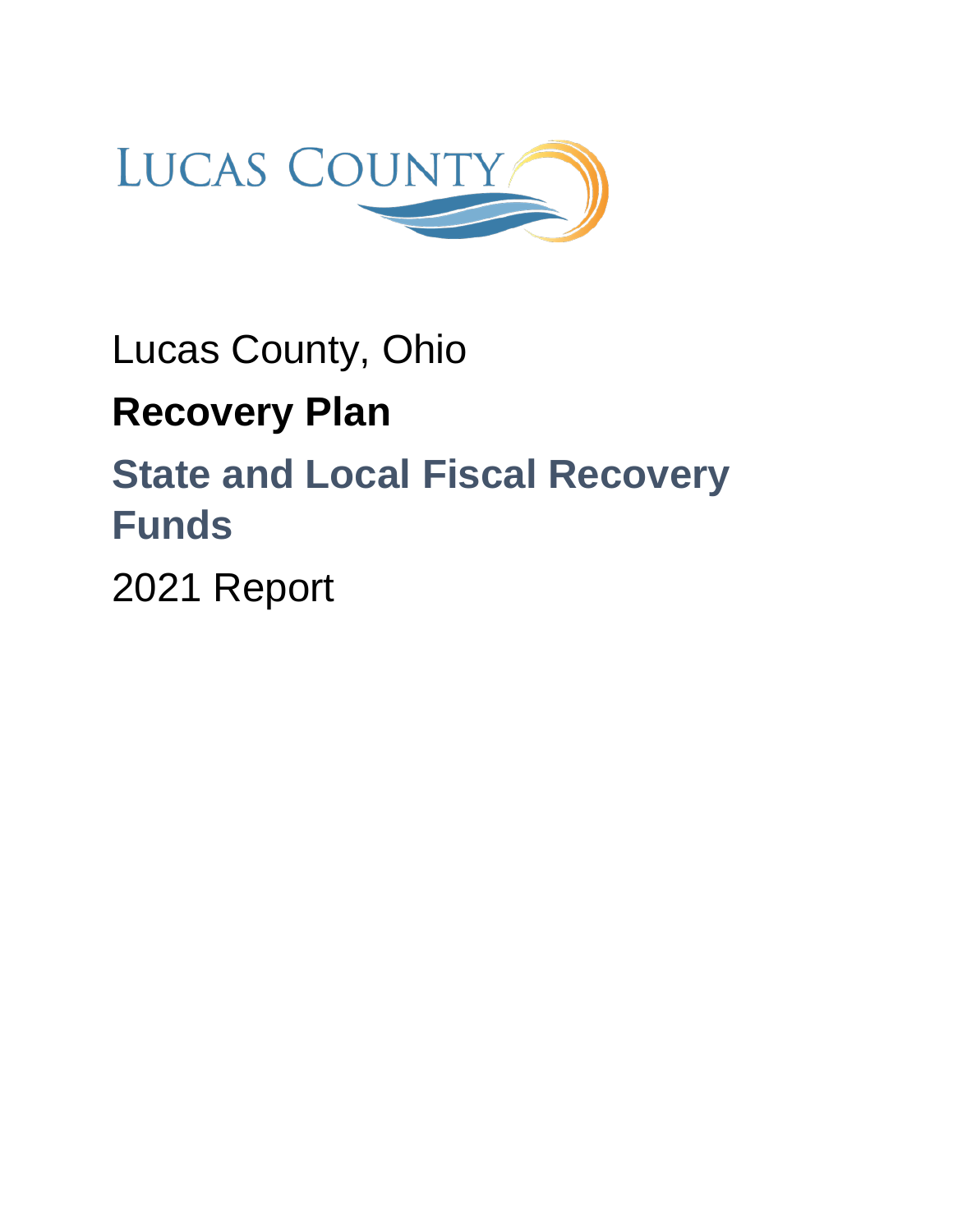# **Lucas County, Ohio** 2021 Recovery Plan

# **Table of Contents**

|--|--|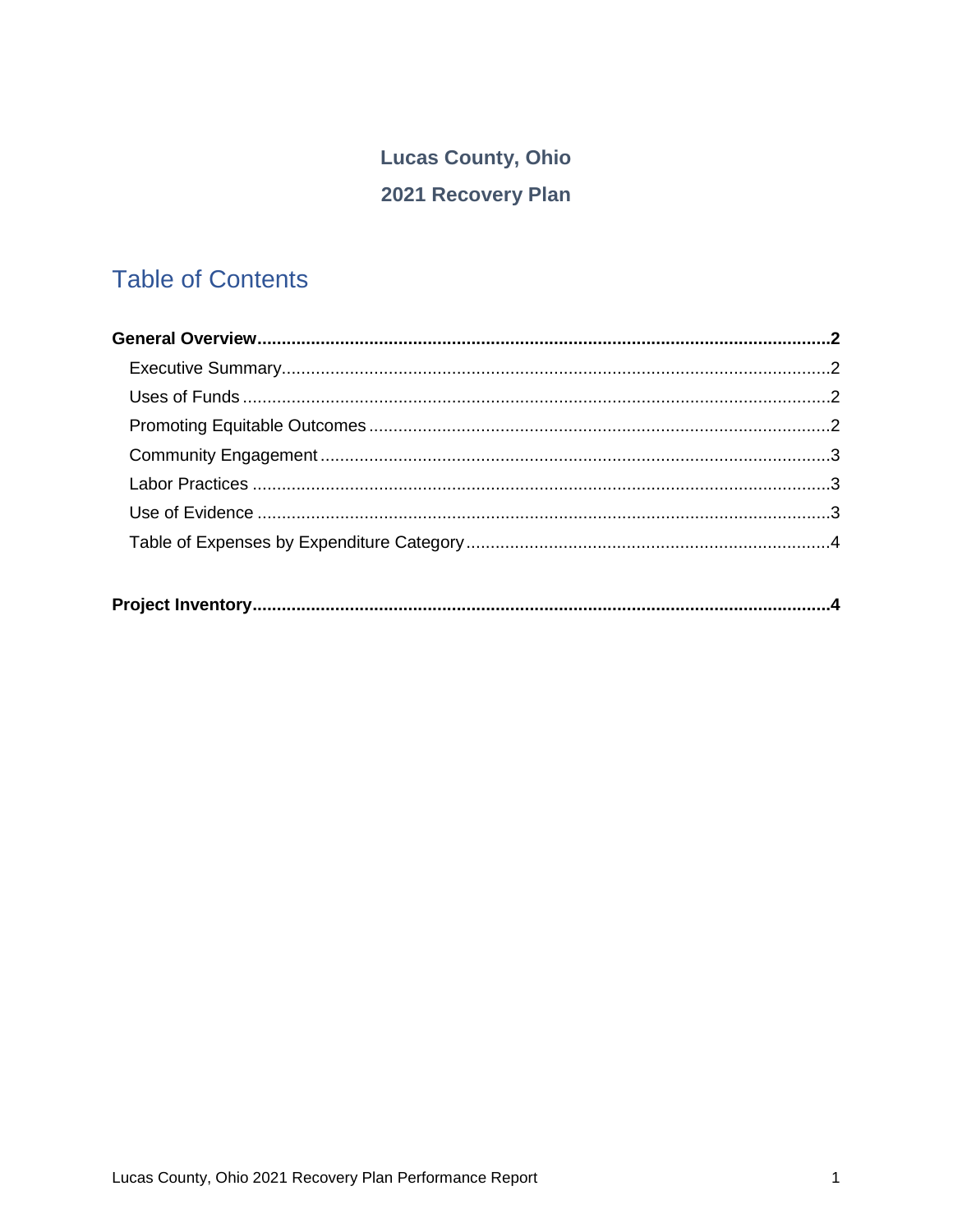## **GENERAL OVERVIEW**

#### **Executive Summary**

Lucas County will finalize State and Local Fiscal Recovery Funds (SLFRF) investment strategy when two particular benchmarks are met:

- 1. The U.S. Department of the Treasury releases its Final Rule
- 2. Feedback from County offices and the public at large is obtained

Upon the attainment of these targets, the Lucas County Board of Commissioners will synthesize collected data and use a data-driven approach to allocate to maximize the impact of SLFRF funds to achieve the following objectives:

- Support COVID-19 mitigation in order to slow the spread of the virus to protect vulnerable populations
- Ensure that the county-delivered services on which Lucas County residents depend are subject to as little disruption as possible
- Stabilize the local economy to speed the recovery and facilitate the growth of opportunities for businesses and households, paying particular attention to equity for traditionally underserved populations

Lucas County has yet to commit any portion of our SLFRF funds. The Board of Lucas County Commissioners is working with the Lucas County Auditor to develop an accurate picture of county-wide revenue loss. In addition, the Commissioners have begun to develop a public engagement strategy designed to obtain and integrate community input into the spending plan.

## **Uses of Funds**

As stated in the Executive Summary, Lucas County has neither spent nor committed any SLFRF funds from its allocation. The Commissioners plan to utilize them to address the negative economic impacts of the COVID-19, bring the pandemic under control, and facilitate broad-based access to government services provided by Lucas County.

Lucas County has also received Emergency Rental Assistance funding both through the Consolidated Appropriations Act of 2021 and through the American Rescue Plan. To actualize economies of scale and to simplify the application process for our residents, Lucas County has collaborated with our county seat, the City of Toledo, to create a unified program managed by the City.

Our Office of Management and Budget is in contact with the Lucas County Auditor's office to ensure that revenue replacement calculations accurately reflect actual gaps in revenue in compliance with the formula provided by the Treasury.

#### **Promoting equitable outcomes**

Lucas County is developing a strategy to deploy SLFRF funds in a manner that will provide a measurable benefit to communities of color and low to moderate-income Lucas County residents in conjunction with our Diversity and Inclusion Director.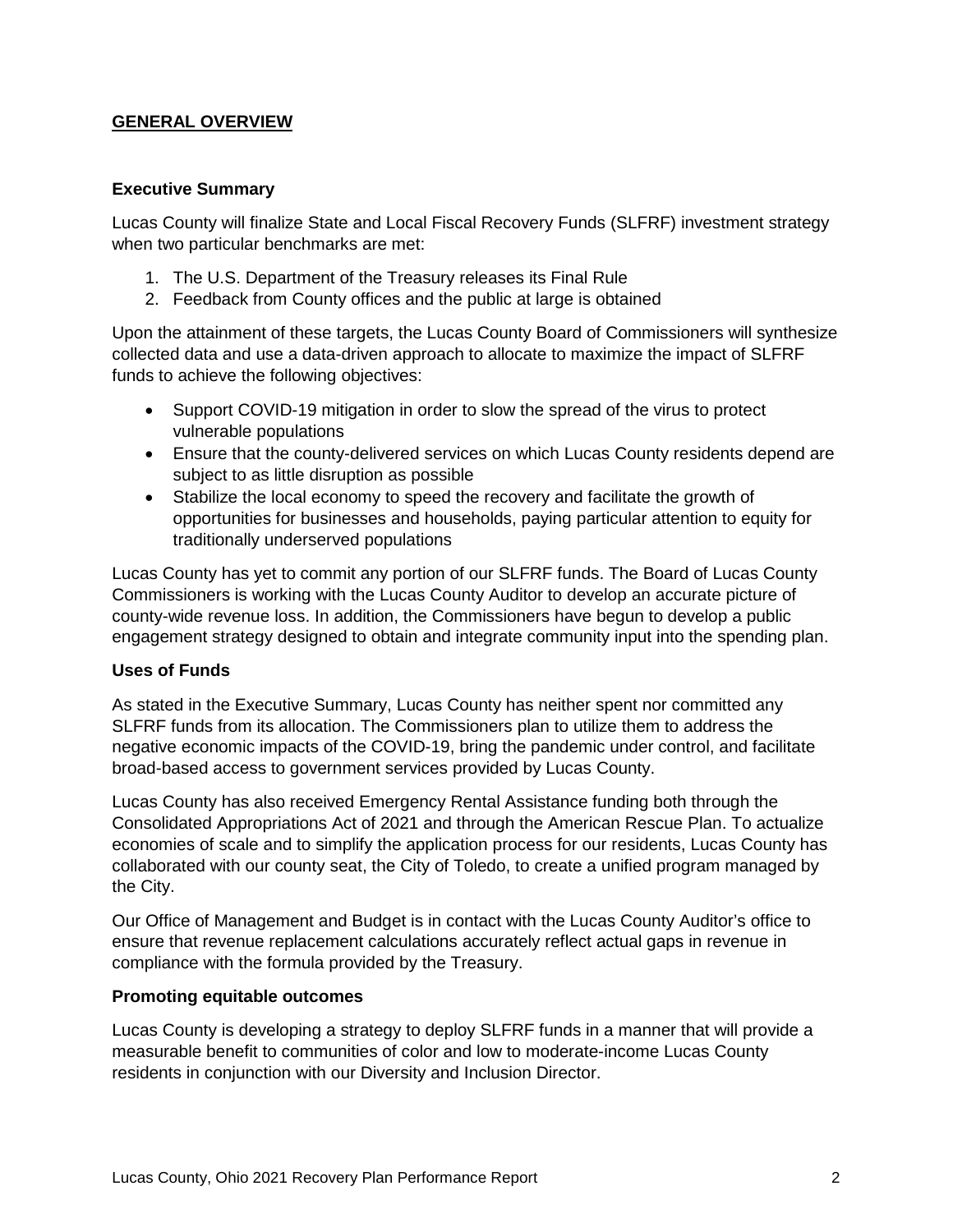The particular uses of SLFRF are not finalized. Lucas County is however committed to the development of an outreach strategy that includes a survey that is currently in development. In its process of SLFRF fund allocation, Lucas County is committed to equity in both access and impact and is actively engaging our Diversity and Inclusion Director to ensure that the access to and impacts of the funding reflect the needs of the diverse residents of the county. We are in consultation with our Diversity and Inclusion Director to produce a process whereby barriers to participation resulting from race, ethnicity, gender, and income are effectively addressed.

# **Community Engagement**

Lucas County is currently in the process of developing an outreach strategy that prioritizes community engagement through a community survey. The survey will be promoted through earned and social media. We have also initiated discussions with the City of Toledo and stakeholders and partners throughout Lucas County to foster a transparent and inclusive process as the County determines the most impactful uses of SLFRF funds.

#### **Labor Practices**

While Lucas County has not committed any funds to date for infrastructure projects, the county is dedicated to ensuring labor for projects funded through Lucas County meet a minimum threshold for labor fairness. In all instances where the law permits, therefore, contractors performing construction projects with dollars directed by Lucas County in an amount greater than \$100,000 must agree to a project labor agreement (PLA). The PLA helps to ensure that skilled tradespeople are employed on these projects, are compensated fairly, and enjoy safe worksites.

To ensure that Lucas County's commitment to fair labor practices are prioritized as we deploy SLFRF funding, we will engage the Toledo Lucas County Workforce Development Board, area workforce partners, businesses throughout the county, and the labor community to evaluate and implement the strategy to invest these dollars.

## **Use of Evidence**

The Lucas County Board of Commissioners is prioritizing evidence-based criteria for all SLFRFfunded projects. Allocation of county-allocated SLFRF funds will measure not only outputs, but will predict outcomes as well to ensure that uses of funds:

- Make a measurable impact on the slowing of the COVID-19 virus in order to ensure that Lucas County makes a meaningful contribution to bringing the pandemic to an end
- Provide Lucas County residents and businesses with expanded opportunity to obtain employment and business growth
- Bring government staffing levels for those operations harmed by the pandemic to prepandemic levels so that County-delivered services continue to meet the needs and expectations of our residents